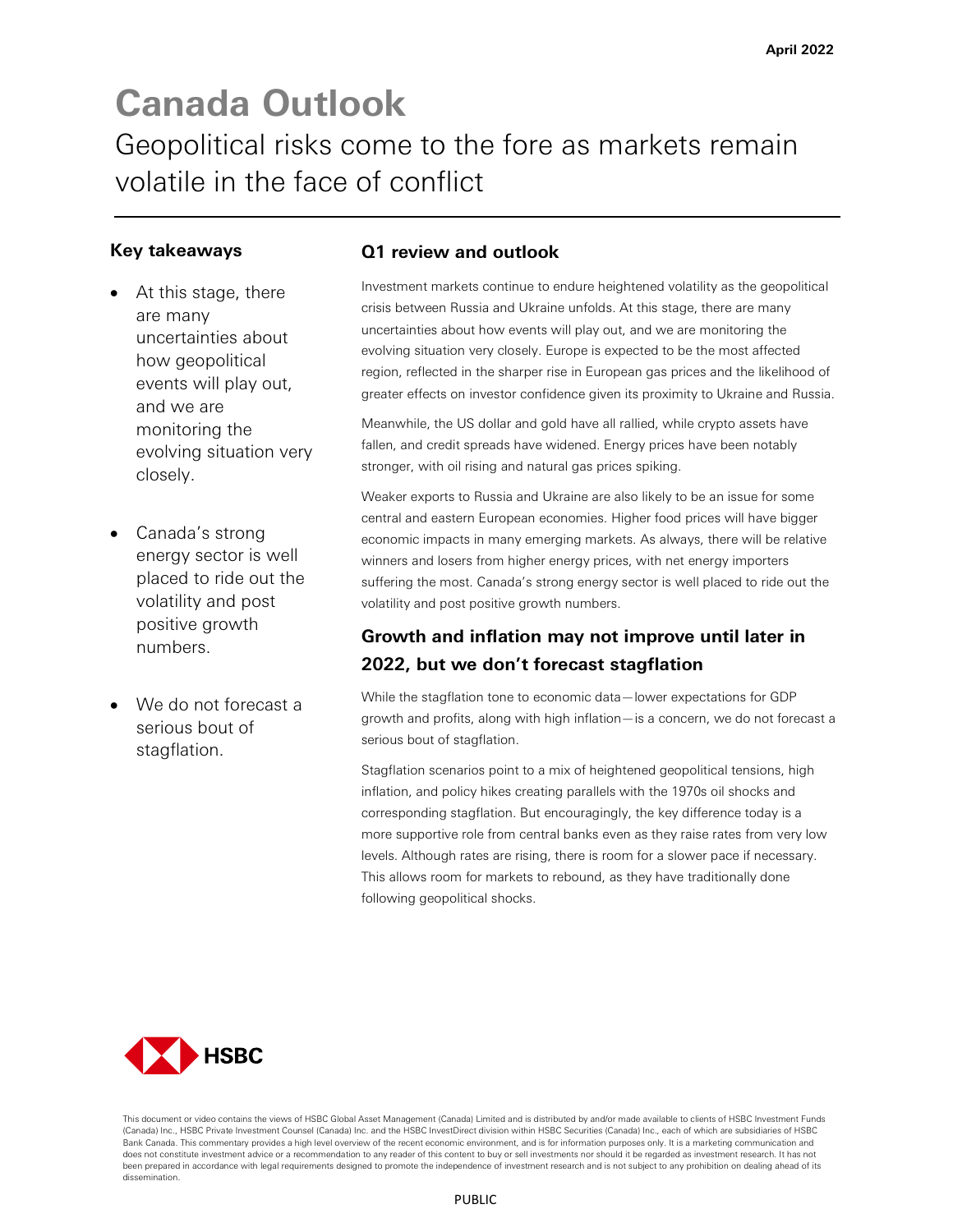- A defensive allocation in today's environment means a selective approach to investing.
- We caution against going into cash given the current backdrop of high inflation.

### **Investment strategy highlights**

A defensive allocation in today's environment means a selective approach to investing. A defensive allocation is more than asset allocation, it looks for stocks and bonds with specific qualities that could help reduce the volatility of returns. One technique, for example, is to target stocks with lower levels of historic volatility.

However, while a defensive asset allocation is appropriate, we are remaining invested and modestly overweight equities. We would also caution against going into cash given the current backdrop of high inflation. We are bracing for continued volatility, being realistic about investment returns, and focusing on the long run. Being defensive and selective is encouraging our focus on the value and quality of the securities we select and hold.

During the first quarter, Canadian equities continued to outperform. In addition, equity valuations in Canada have moved from reasonable to attractive levels. Overall, the return potential of Canadian equities still looks more attractive than that of Canadian fixed income on a relative basis. Within fixed income, we favour provincial bonds over Government of Canada bonds.

## **2022 outlook: Despite worsening growth and inflation, picture still looks favourable overall**

- Market participants now expect the Bank of Canada and the US Federal Reserve to increase rates significantly before yearend.
- In Canada, consumer price inflation hit 5.7% in February, and remains well above the Bank of Canada's target range.

## **Central banks firmly in tightening cycle as inflation continues rising**

Market participants now expect the Bank of Canada and the US Federal Reserve to increase rates significantly before year-end. At its April 13 meeting, the Bank of Canada raised rates by half a percentage point. The last time there was more than a quarter percentage point rise was May 2000. Upward revisions to inflation and downward revisions to growth both reflect continued supply-chain difficulties and higher commodity prices.

The driving force behind the change in the Fed's policy outlook is higher-forlonger inflation than the Fed had been expecting, rather than reflecting a stronger growth outlook. Indeed, Chair Jerome Powell noted the committee is acutely aware of the need to return to price stability, given that it now expects core personal consumption expenditures inflation to remain above 4% throughout 2022. In Canada, consumer price inflation hit 5.7% in February, and remains well above the Bank's target range. Price increases have become more pervasive, and measures of core inflation have all risen.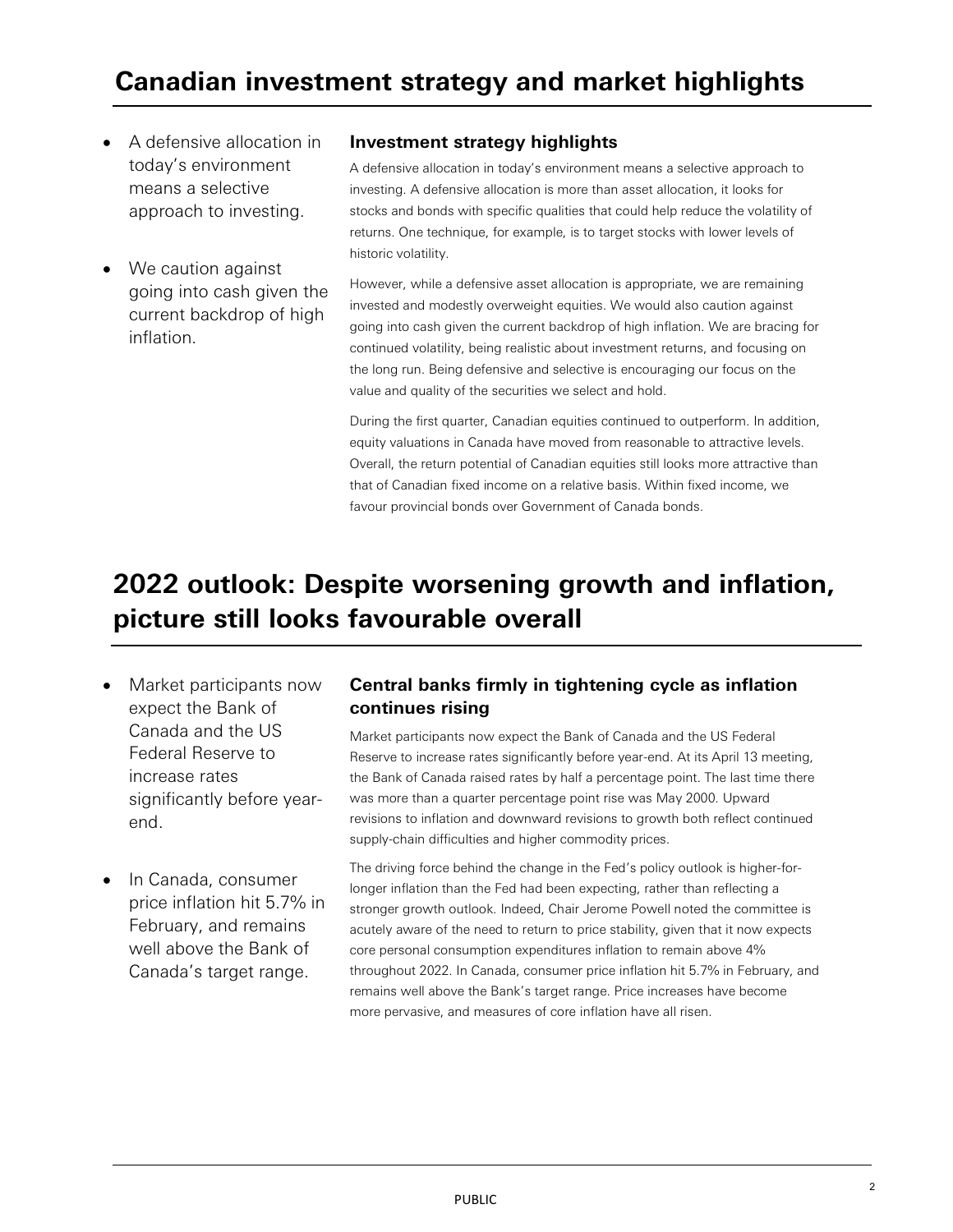• Our second-quarter outlook expects volatility will persist, but overall economic growth should continue trending well.

While markets may be troubled by the thought of central banks raising rates, we encourage investors to consider that these moves from policymakers show their increasing confidence that the long-term trajectory of economic growth still points to less need for stimulus. The recent federal budget echoed this sentiment when it signalled that pandemic supports will be withdrawn. It is also important to remember that on a historical basis interest rates are rising from an extremely low base.

#### **Bank of Canada Policy Rate Expectations (%)**



Source: HSBC and Bloomberg, as at April 4, 2022. Any forecast, projection or target contained in this presentation is for information purposes only and is not guaranteed in any way. Past performance is not an indication of future returns.

Our second-quarter outlook expects volatility will persist, but overall economic growth should continue trending well. Making short-term investment decisions in a challenging geopolitical environment is usually not prudent. Responding to short-term volatility by deviating from long-term investment plans rarely yields positive results.

We remain keenly focused on the long term and recommend clients remain invested, given the solid fundamentals we expect will carry the markets through 2022.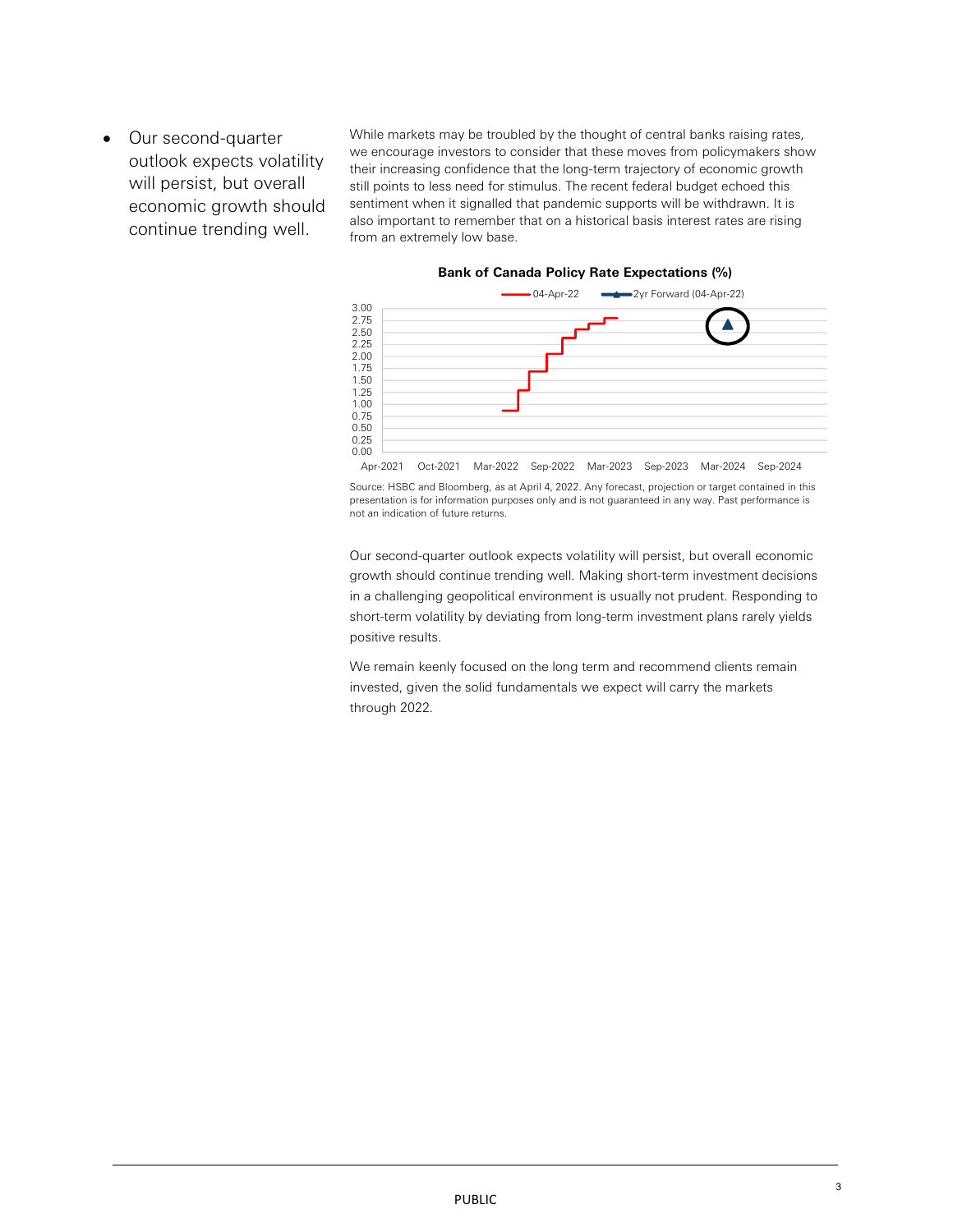#### **Important Information:**

All quoted returns are total returns as at March 31, 2022 in Canadian dollars. Sources include HSBC Global Research, Bloomberg, RIMES, Statistics Canada and the Bank of Canada.

This document or video has been prepared by HSBC Global Asset Management (Canada) Limited ("AMCA") and is distributed by and/or made available to clients of HSBC Investment Funds (Canada) Inc. ("HIFC"), HSBC Private Investment Counsel (Canada) Inc. ("HPIC") and the HSBC InvestDirect division within HSBC Securities (Canada) Inc. ("HIDC") ("we" refers to AMCA, HIFC, HPIC, and HIDC collectively).

The contents of this document or video may not be reproduced or further distributed to any person or entity, whether in whole or in part, for any purpose or otherwise, without the prior written permission of AMCA. All non-authorised reproduction or use of this document or video will be the responsibility of the user and may lead to legal proceedings.

The material contained in this document or video is for general information purposes only and does not constitute advice or a recommendation to buy or sell investments. Some of the statements contained in this document or video may be considered forward-looking statements which provide current expectations or forecasts of future events. Such forwardlooking statements are not guarantees of future performance or events and involve risks and uncertainties. Actual results may differ materially from those described in such forward-looking statements as a result of various factors. We do not undertake any obligation to update the forward-looking statements contained herein, or to update the reasons why actual results could differ from those projected in the forward-looking statements. This document or video has no contractual value and is not by any means intended as a solicitation, nor a recommendation for the purchase or sale of any financial instrument in any jurisdiction in which such an offer is not lawful. The views and opinions expressed herein are those of AMCA at the time of preparation, and are subject to change at any time. These views may not necessarily indicate current portfolios' composition. Individual portfolios managed by AMCA primarily reflect individual clients' objectives, risk preferences, time horizon, and market liquidity.

The value of investments and the income from them can go down as well as up and investors may not get back the amount originally invested. Past performance contained in this document or video is not a reliable indicator of future performance whilst any forecasts, projections and simulations contained herein should not be relied upon as an indication of future results. Where overseas investments are held, the rate of currency exchange may cause the value of such investments to go down as well as up. Investments in emerging markets are by their nature higher risk and potentially more volatile than those inherent in some established markets. Economies in emerging markets generally are heavily dependent upon international trade and, accordingly, have been and may continue to be affected adversely by trade barriers, exchange controls, managed adjustments in relative currency values and other protectionist measures imposed or negotiated by the countries with which they trade. These economies also have been and may continue to be affected adversely by economic conditions in the countries in which they trade.

We accept no responsibility for the accuracy and/or completeness of any third party information obtained from sources we believe to be reliable but which have not been independently verified.

This information has been prepared for informational purposes only, and is not intended to provide and should not be relied on for accounting, legal or tax advice. You are advised to obtain appropriate professional advice where necessary.

All products and services of HIFC, AMCA, HIDC and HPIC are only available for sale to residents of Canada, unless the laws of a foreign jurisdiction permit sales to its residents. Please contact an HSBC Mutual Fund Advisor or HPIC Investment Counsellor for more details. The contents of this report should not be considered an offer to sell or a solicitation to buy products or services to any person in a jurisdiction where such offer or solicitation is considered unlawful.

#### **Important Information about HSBC Global Asset Management (Canada) Limited ("AMCA")**

HSBC Asset Management is a group of companies in many countries and territories throughout the world, including AMCA, that are engaged in investment advisory and fund management activities, which are ultimately owned by HSBC Holdings plc. AMCA is a wholly owned subsidiary of, but separate entity from, HSBC Bank Canada.

#### **Important Information about HSBC Investment Funds (Canada) Inc. ("HIFC")**

HIFC is the principal distributor of the HSBC Mutual Funds and offers the HSBC Mutual Funds and/or the HSBC Pooled Funds through the HSBC World Selection® Portfolio service. HIFC is a subsidiary of AMCA, and indirect subsidiary of HSBC Bank Canada, and provides its products and services in all provinces of Canada except Prince Edward Island. Mutual fund investments are subject to risks. Please read the Fund Facts before investing.

®World Selection is a registered trademark of HSBC Group Management Services Limited.